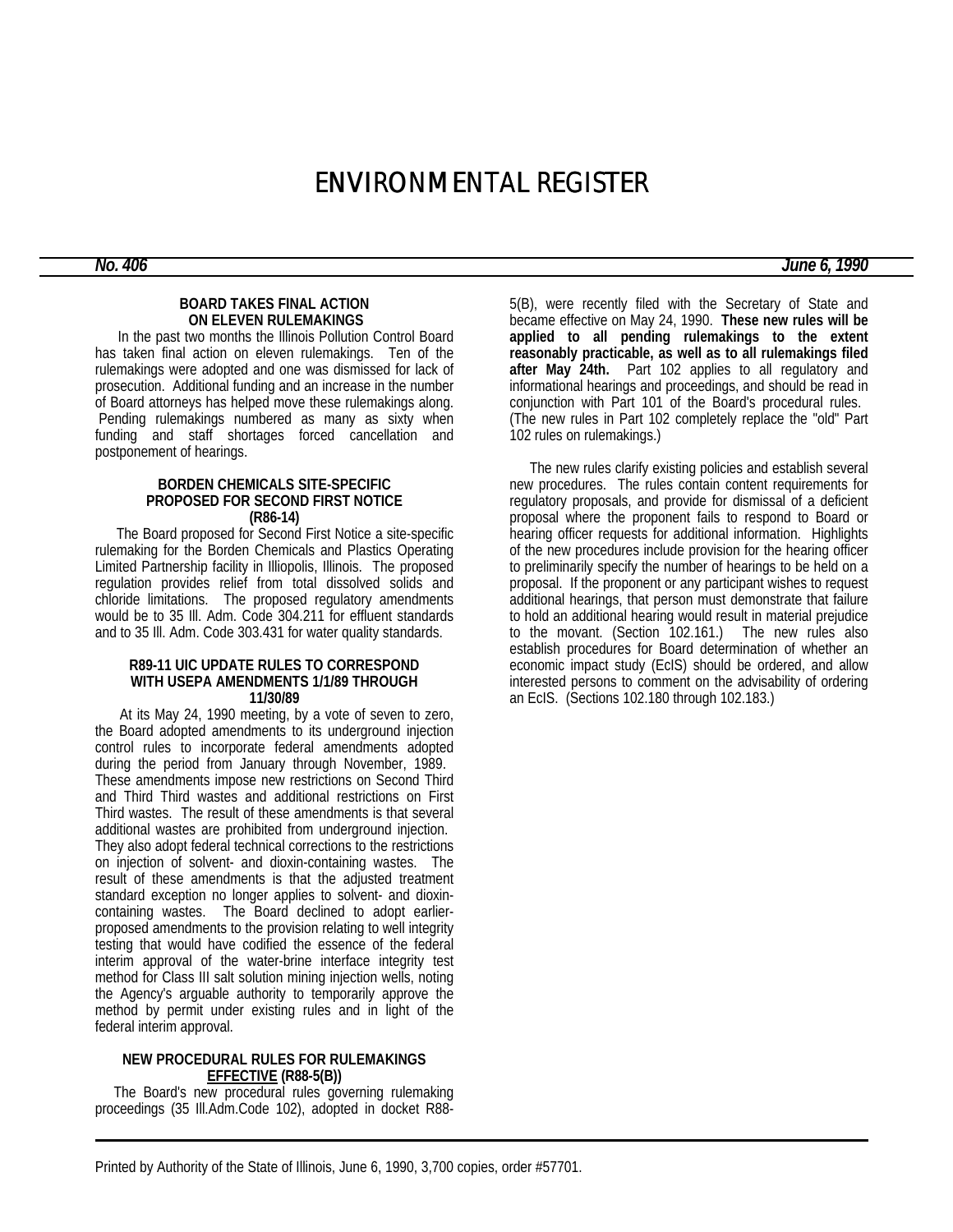Another new procedure established by the rules is provision for a challenge to a certification by the Illinois Environmental Protection Agency (Agency) that a proposed rule is federally required pursuant to Section 28.2 of the Environmental Protection Act (Act). Please note that the timeframes in this procedure track the timeframes for EcIS determinations. (Sections 102.200 through 102.202.) The new rules also provide for pre-hearing conferences, pursuant to Section 27(e) of the Act. (Sections 102.240 through 102.242.)

 The new Part 102 rules also address the issue of pre-filing testimony before hearing. When filing the proposal, the proponent must provide a synopsis of all testimony to be presented by the proponent at hearing. The synopsis need not identify specific witnesses, but must provide a summary of information to be presented at hearing. (Sections 102.121 and 102.141.) The proponent must then submit all written testimony and exhibits 21 days prior to the hearing at which the witness testifies. The hearing officer may require that all participants, in addition to the proponent, pre-file testimony and exhibits if the hearing officer determines that pre-filing will provide for a more efficient hearing. Where pre-filing is required, any testimony which is not pre-filed in a timely manner will be allowed only as time permits. (Section 102.280.)

 The Board initiated this rulemaking proceeding (R88-5(A) & (B)) partly in response to Governor Thompson's call for a formal proceeding on Board procedures. The Board believes that these new rules address the issues raised in the Schneiderman report on the Illinois environmental regulatory system. The text of these new rules can be found in the Board's May 10, 1990 final opinion and order in R88-5(B), available upon request of the Clerk of the Board. The rules will also be published in the **Illinois Register**. Specific questions may be directed to Elizabeth S. Harvey at 312/814- 6921.

#### **BOARD MAKES EcIS DETERMINATION IN R89-17, CALIFORNIA MOTOR VEHICLE STANDARDS**

 On May 24, 1990, the Board issued an Order making the statutorily-mandated determination of whether the Board should direct the Department of Energy and Natural Resources (ENR) to prepare an economic impact study (EcIS) on the proposed adoption of portions of the California motor vehicle control program in Illinois. (The Board adopted a first notice proposal on April 12, 1990, and the proposal was published at 14 Ill. Reg. 6977, on May 11, 1990.) The Illinois Environmental Protection Agency (Agency) and ENR submitted comments on the advisability of an EcIS on the proposal. After considering these comments, the record in the proceeding, and the factors set forth in Section 27(a) of the Environmental Protection Act, the Board determined that an EcIS should be prepared. The Board recognizes that the proposal may have far-reaching effects, both economic and environmental, and believes that these effects need further study so that the Board may make an informed decision on the proposal. The Board's Order outlines several issues to be addressed in the study.

 The Order requests that ENR deliver the EcIS on or before January 15, 1991, so that the Board may proceed with the docket in a timely manner. No further hearings will be held on the proposal until after the EcIS is submitted, at which time the Board will hold at least two hearings on the merits and the economic impact of the proposal. The Board has extended the first notice comment period, in the hopes that interested persons will submit any information which will aid in the preparation of the EcIS. Written comments may be submitted until August 1, 1990. Copies of those comments should be sent directly to ENR and the Agency, as well as to the Clerk of the Board. The Board's EcIS determination Order is available upon request of the Clerk of the Board. Specific questions should be directed to Elizabeth S. Harvey at 312/814-6921.

#### **RESTRICTED STATUS AND CRITICAL REVIEW LISTS FOR SEWAGE TREATMENT IN THIS ISSUE**

 The Illinois Environmental Protection Agency, Division of Water Pollution Control, is publishing copies of the Division's Restricted Status and Critical Review lists at the end of this issue of the Environmental Register. These lists reflect the status as of March 31, 1990.

#### **BOARD ISSUES FINAL OPINION AND ORDER IN MODINE MANUFACTURING COMPANY SITE SPECIFIC (R87-36)**

 On May 24, 1990, the Board adopted final regulations granting site specific relief for Modine Manufacturing Company for its facility in Ringwood, McHenry County. The adopted standards at new section 304.221 include site specific effluent standards for total suspended solids and biochemical oxygen demand ("BOD<sub>5</sub>").

 The adopted regulations also include a water quality fluoride exemption at Section 303.430 which applies to the unnamed tributary to Dutch Creek which receives discharges from the Modine facility, for a distance of 1200 yards downstream from the Modine outfall. The final Opinion and Order is available upon request of the Clerk of the Board. Questions may be directed to Michelle Tarallo at 815/753- 0947.

#### **BOARD AND STAFF ACTIVITIES**

 On May 21st, Chairman Marlin spoke to Citizens For Controlled Landfills in Belleville, Illinois and on May 29th he addressed People For A Sustainable World, in Urbana, on citizen participation.

 On May 6th Board Member, Joan Anderson spoke to the Presbyterian Church of Western Springs Adult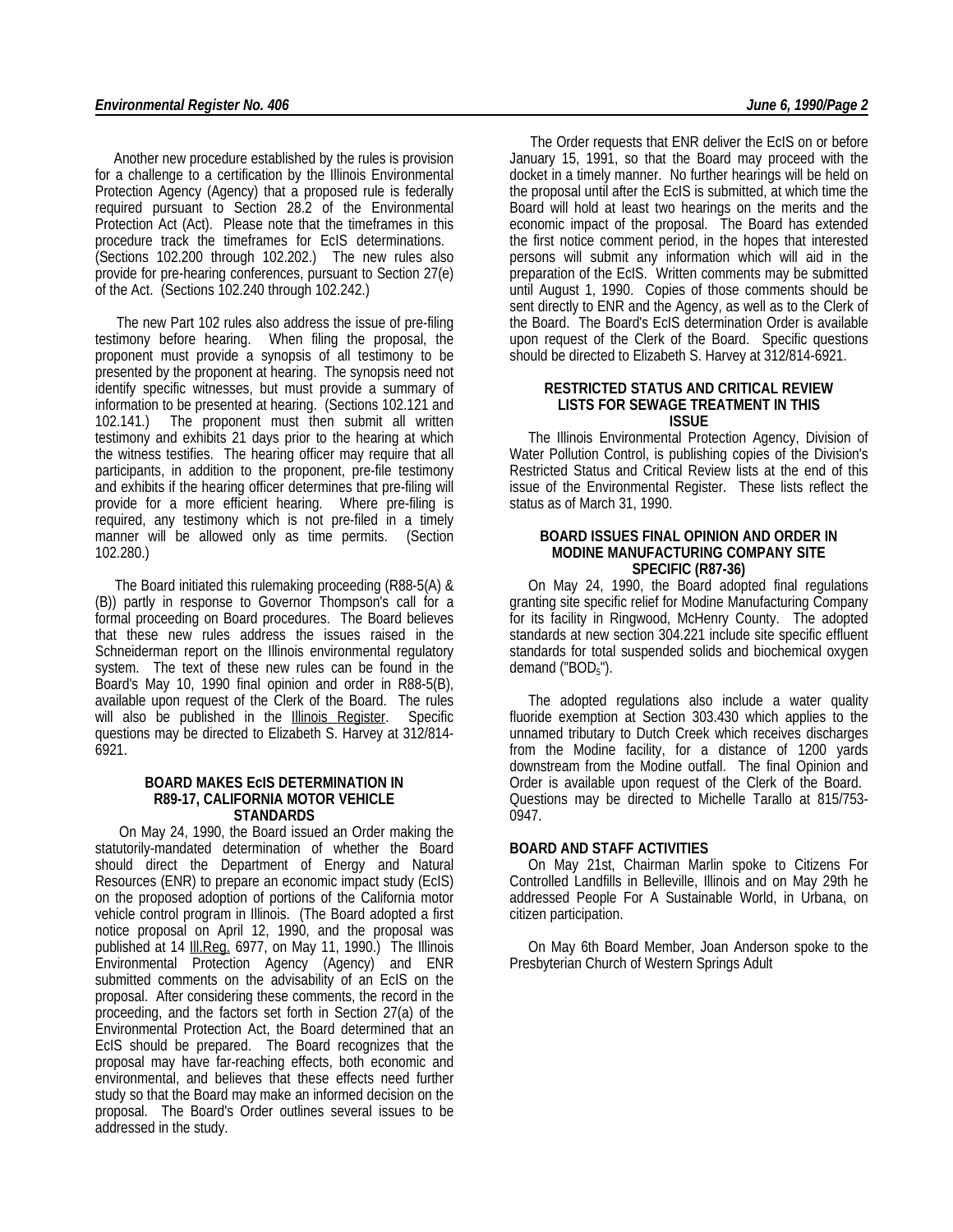Education group about environmental initiatives ongoing in Illinois.

 Board Member Jacob Dumelle reviewed 20 years of environmental protection at a post-Earth Day conference in Arlington Heights on May 5th. On May 22nd, Mr. Dumelle represented the Board at the dedication of the new plastics recycling center in Chicago established by the DuPont Corporation and Waste Management Company.

 On May 7th, Mr. Dumelle was appointed Chairman of the Oak Park Environmental and Energy Advisory Commission by Village President John Philbin. Mr. Dumelle has been a Commissioner since the Commission was established in January 1971.

#### **FINAL ACTIONS - MAY 24, 1990 BOARD MEETING**

#### **ILLINOIS POLLUTION CONTROL BOARD FISCAL YEAR 1989 ANNUAL REPORT NOW AVAILABLE**

 The Illinois Pollution Control Board's Annual Report for Fiscal Year 1989 (July 1, 1988 through June 30, 1989) is now available, free, from the Clerk's Office. The 1989 Annual Report contains a special section on the history, changes, and present operations of the Board. The Report also includes a note from Chairman John Marlin, the Judicial Review section, and helpful charts in the Appendices which summarize the Board's activities.

Write to the Clerk's Office of the Illinois Pollution Control Board for your free copy of the Annual Report.

Illinois Pollution Control Board - Clerk's Office State of Illinois Center 100 W. Randolph, Suite 11-500 Chicago, Illinois 60601

- PCB 85-95 Citizens Utilities Co. of Illinois v. IEPA and Village of Bolingbrook The Board, on remand from the Third District Appellate Court, granted petitioner variance, with conditions, from the Board's water pollution regulations concerning the ammonia nitrogen water quality standard for its Will County facility. Board Member R. Flemal abstained and Board Member B. Forcade concurred.
- PCB 88-69 Scott Air Force Base v. IEPA The Board accepted the Agency Recommendation, modified its order of April 26, 1990 and granted petitioner an extension of variance from the Board's water pollution regulations for its St. Clair County facility. Board Member J. Dumelle concurred.
- PCB 89-203 Walter Zyznieuski v. Springfield Public Schools, Unit District No. 186 This matter was dismissed on complainant's motion.
- PCB 90-17 People of the State of Illinois v. United States Dept. of the Navy The Board accepted the Stipulation and Settlement Agreement which set forth a full stipulation of all material facts and in which respondent agreed to pay a civil penalty of \$1,250 to the Environmental Protection Trust Fund concerning its Lake County facility. Board Member J. Theodore Meyer dissented.
- PCB 90-21 United City of the Village of Yorkville v. IEPA The Board accepted the Agency Recommendation and granted petitioner variance extension, with conditions, from the Board's public water supplies regulations concerning Standards for Issuance and Restricted Status relating to combined radium-226 and radium-228 for its Kendall County facility. Board Members J. Dumelle and B. Forcade dissented.
- PCB 90-101 Jefferson Smurfit Corp. v. IEPA The Board accepted the Agency Recommendation and granted petitioner provisional variance from the Board's air pollution regulations for its Madison County facility. Board Member J.D. Dumelle concurred.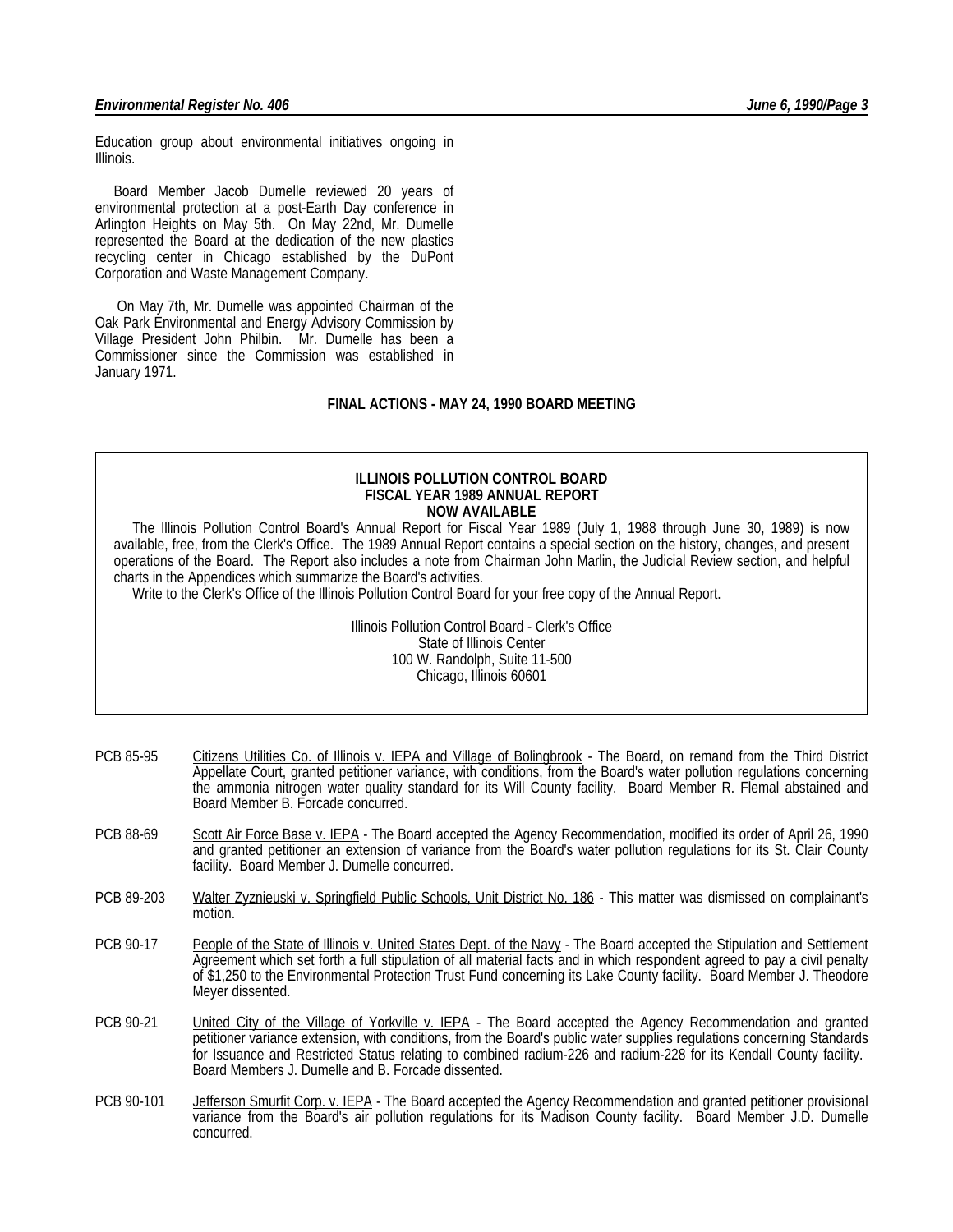- AC 89-170 IEPA v. Donald & Catherine Bouthot The Board vacated its Default Order of September 13, 1989 and dismissed this proceeding. Board Member J. Theodore Meyer dissented.
- AC 90-7 IEPA v. Roger Smith This matter was dismissed on the Agency's motion.
- AC 90-27 IEPA v. Johnson Blackwell The Board found respondent violated Sections  $21(q)(1)$ ,  $21(q)(2)$  and  $21(q)(5)$  of the Act and imposed a fine of \$1,500.
- AC 90-29 IEPA v. Harold Lowry The Board found respondent violated Sections 21(q)(1), 21(q)(3) and 21(q)(4) of the Act and imposed a fine of \$1,500.
- AC 90-30 IEPA v. Morgan Manufacturing Co. The Board found respondent violated Sections  $21(q)(1)$ ,  $21(q)(3)$  and  $21(q)(4)$  of the Act and imposed a fine of \$1,500.
- AC-90-34 County of Will v. Frank Mihelich This matter was dismissed on complainant's motion.

#### **NEW CASES - MAY 24, 1990 BOARD MEETING**

- PCB 90-99 The Uno-Ven Co. v. IEPA Petitioner seeks review of the Agency's denial of its operating permit renewal application for its Cook County facility. Additional information requested.
- PCB 90-100 City of Ottawa v. IEPA Petitioner seeks variance from the Board's public water supplies regulations concerning Standards for Issuance and Restricted Status relating to radium 226 and radium 228 at its LaSalle County facility. Additional information requested.
- PCB 90-101 Jefferson Smurfit Corp.v.IEPA See Final Actions.
- PCB 90-102 State Oil Co. v. Dr. and Mrs. James Krone and IEPA -Petitioner seeks a well water setback exception from the provisions of the Act and Board regulations for its McHenry County facility. Accepted for hearing.

#### **CALENDAR \***

- June 7 A-C Tazewell County Board of Health v. Steve Zimmerman and Waste Ltd., Inc.<br>11:00 a.m. **AC 90-23, Tazewell County Board Room, 11 South 4th Street, MacKenzie** - AC 90-23, Tazewell County Board Room, 11 South 4th Street, MacKenzie Building, Pekin.
- June 7 **A-C** Tazewell County Board of Health v. Steve Zimmerman and Waste Ltd., Inc. 10:00 a.m. - - AC 90-24, Tazewell County Board Room, 11 South 4th Street, MacKenzie Building, Pekin.
- June 7 A-E People of the State of Illinois v. Life-time Rooftile Company PCB 90-57, 1:30 p.m. LaSalle County Criminal Justice Center, 707 Etna Road, Ottawa.
- June 7 A-E People of the State of Illinois v. Illinois Cement Company PCB 90-73, 12:00 p.m. LaSalle County Criminal Justice Center, 707 Etna Road, Ottawa.
- **June 7 Pollution Control Board Meeting, State of Illinois Center, 100 W. Randolph St., Conference Room 9-040, Chicago.**
- June 11 A-E People of the State of Illinois v. Clybourn Metal Finishing Company,<br>10:00 a.m. **PCB 89-157, Law Office of Joshua Sachs**, 134 N. LaSalle St., Suit - PCB 89-157, Law Office of Joshua Sachs, 134 N. LaSalle St., Suite 2222, Chicago.
- June 11 **A-E** People of the State of Illinois v. Gilbertson Clybourn, Inc.<br>11:00 a.m. **A-E** PCB 89-158, Law Office of Joshua Sachs, 134 N. LaSa - PCB 89-158, Law Office of Joshua Sachs, 134 N. LaSalle St., Suite 2222, Chicago.
- June 11 A-E People of the State of Illinois v.George M. Eliopulos, d/b/a Ellis Cleaners 1:00 p.m. - PCB 90-85, State of Illinois Center, 100 W. Randolph St., Suite 11-500, Chicago.
- June 12  $A-E$  People of the State of Illinois v. Hysan Corporation PCB 90-12,<br>9:30 a.m. State of Illinois Center, 100 W. Randolph St., Suite 11-500, Chica State of Illinois Center, 100 W. Randolph St., Suite 11-500, Chicago.
- June 12 L-S-R Industrial Fuels & Resources/Illinois v. City Council of the City of Harvey<br>10:00 a.m. **Interpretational Connect Act of PCB 90-53.** Harmon Center, Harvey Park District, 14821 Broadway, Ha - PCB 90-53, Harmon Center, Harvey Park District, 14821 Broadway, Harvey.
- June 13 **P-A** Rockford Drop Forge Company v. EPA PCB 90-46, Winnebago<br>10:00 a.m. County Courthouse, 400 West State Street, Room 806, Rockford County Courthouse, 400 West State Street, Room 806, Rockford.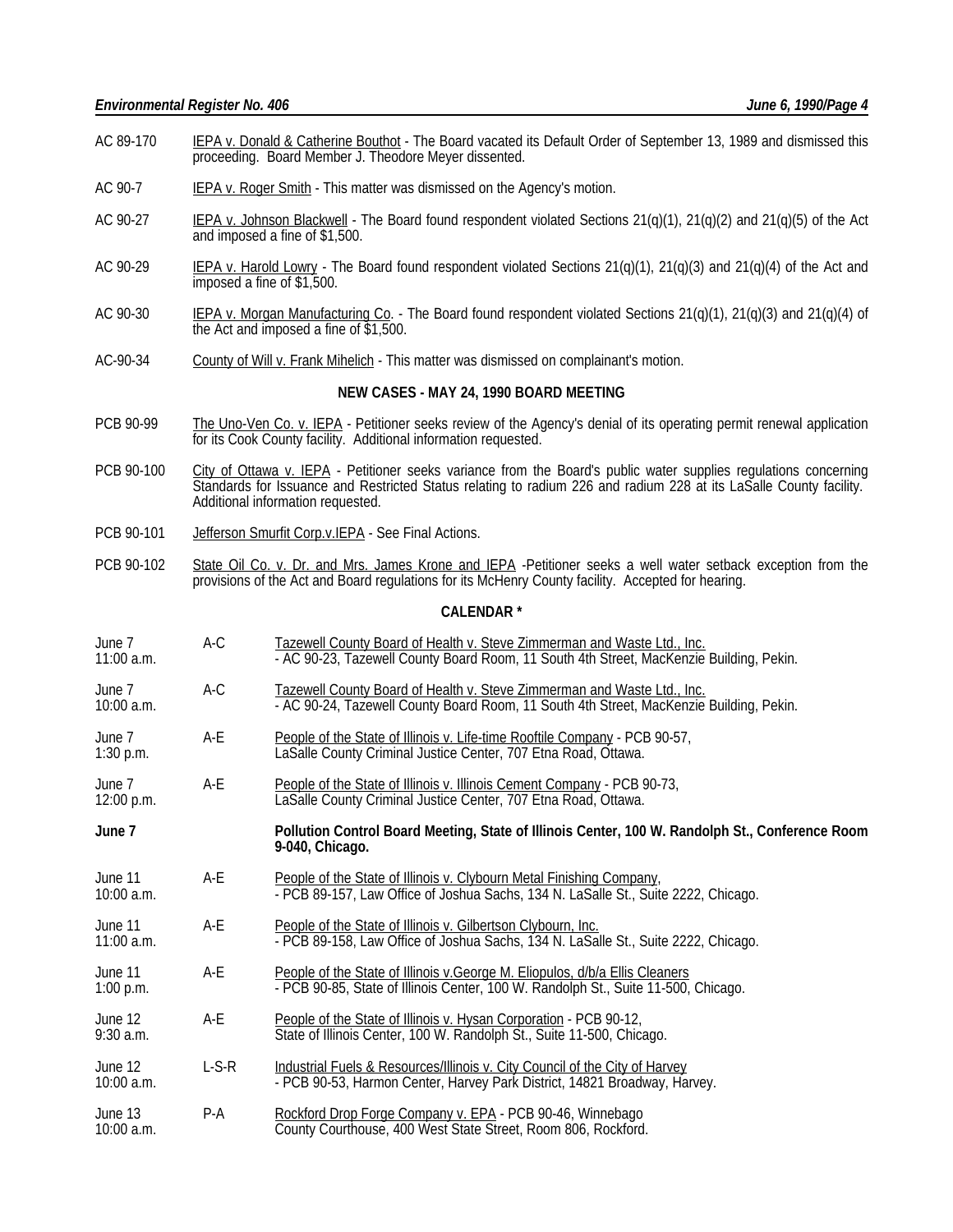# *Environmental Register No. 406 June 6, 1990/Page 5*

| June 13<br>$10:00$ a.m. | A-E   | People of the State of Illinois v. Solo Cup Company - PCB 90-16,<br>State of Illinois Center, 100 W. Randolph St., Suite 11-500, Chicago.                                                           |  |  |
|-------------------------|-------|-----------------------------------------------------------------------------------------------------------------------------------------------------------------------------------------------------|--|--|
| June 13<br>$10:00$ a.m. | A-E   | People of the State of Illinois v. Caravelle Wood Products, Inc. - PCB 90-70,<br>Law Office of Joshua Sachs, 134 N. LaSalle St., Suite 2222, Chicago.                                               |  |  |
| June 13<br>$10:00$ a.m. | A-E   | People of the State of Illinois v. We-Toast Bread Company, Inc.<br>- PCB 90-84, Law Office of Joshua Sachs, 134 N. LaSalle St., Suite 2222, Chicago.                                                |  |  |
| June 13<br>$10:00$ a.m. | A-E   | People of the State of Illinois v. Lutheran General Hospital,<br>d/b/a Lutheran General Hospital - Lincoln Park- PCB 90-71, Law Office of Joshua Sachs, 134 N.<br>LaSalle St., Suite 2222, Chicago. |  |  |
| June 14<br>10:00 a.m.   | N-E   | Vito Zivoli v. Prospect Dive and Sport Shop, Ltd., and Michael Ropers<br>- PCB 89-205, State of Illinois Center, 100 W. Randolph St., Suite 11-500, Chicago.                                        |  |  |
| June 15<br>2:00 p.m.    | A-E   | People of the State of Illinois v. Pioneer Plating Company, Inc.<br>- PCB 90-79, State of Illinois Center, 100 W. Randolph St., Suite 11-500, Chicago.                                              |  |  |
| June 15<br>2:15 p.m.    | A-E   | People of the State of Illinois v. Nobert Plating Company - PCB 90-80,<br>State of Illinois Center, 100 W. Randolph St., Suite 11-500, Chicago.                                                     |  |  |
| June 15<br>2:30 p.m.    | A-E   | People of the State of Illinois v. U.S. Plating Corporation - PCB 90-81,<br>State of Illinois Center, 100 W. Randolph St., Suite 11-500, Chicago.                                                   |  |  |
| June 15<br>2:45 p.m.    | A-E   | People of the State of Illinois v. Jernberg Industries, Inc. - PCB 90-87,<br>State of Illinois Center, 100 W. Randolph St., Suite 11-500, Chicago.                                                  |  |  |
| June 15<br>$1:30$ p.m.  | A-V   | Lawrence Brothers, Inc. v. EPA - PCB 90-74, Community Building,<br>City of Sterling Coliseum, 212 Third Avenue, Sterling.                                                                           |  |  |
| June 18<br>$10:00$ a.m. | SWH-E | People of the State of Illinois v. Oscar Mayer Foods Corporation<br>- PCB 90-68, Law Office of Joshua Sachs, 134 N. LaSalle St., Suite 2222, Chicago.                                               |  |  |
| June 19<br>$10:00$ a.m. | A-V   | Abbott Laboratories v. EPA - PCB 88-78 Waukegan City Hall,<br>Upstairs Conference Room, 106 N. Utica, Waukegan.                                                                                     |  |  |
| June 20<br>10:00 a.m.   | $A-C$ | EPA v. Kemp Manufacturing Company - AC 89-164, Auditorium of<br>the Peoria Public Library, 107 NE Monroe, Peoria.                                                                                   |  |  |
| June 20<br>$1:30$ p.m.  | W-E   | EPA v. Jeffrey Kilgus, d/b/a Indian Creek Materials Company. - PCB 90-64,<br>County Board Room, Livingston County Courthouse, Pontiac.                                                              |  |  |
| June 21                 |       | Pollution Control Board Meeting, State of Illinois Center, 100 W. Randolph St., Conference Room<br>9-040, Chicago.                                                                                  |  |  |
| June 22<br>10:00 a.m.   | $P-A$ | The Jennison-Wright Corporation v. EPA - PCB 89-189, Mayor's<br>Conference Room, City Hall, 2000 Edison, Granite City.                                                                              |  |  |
| June 22<br>10:00 a.m.   | A-E   | <b>EPA v. Blue Tee Corporation (Azcon Scrap Division)</b><br>- PCB 90-7, Alton City Hall, 101 East Third Street, Alton.                                                                             |  |  |
| June 22<br>$9:30$ a.m.  | A-E   | People of the State of Illinois v. Allwaste Tank Cleaning,<br>Inc. - PCB 90-67, Will County Courthouse, 14 W. Jefferson St., Joliet.                                                                |  |  |
| June 22<br>$10:00$ a.m. | R     | Used and Waste Tire Regulations (35 III. Adm. Code 848)<br>- R90-9, State of Illinois Center, 100 W. Randolph St., Room 8-031, Chicago.                                                             |  |  |
| June 22<br>10:00 a.m.   | N-E   | Will County Environmental Network v. Gallegher Asphalt -<br>PCB 89-64, Bicentennial Park, Heritage Room, 201 W. Jefferson, Joliet.                                                                  |  |  |
| June 25<br>$9:30$ a.m.  | A-V   | Olin Chemicals (Joliet Plant) v. EPA - PCB 89-72,<br>Joliet City Hall, East Wing Conference Room, First Floor, 150 W. Jefferson St., Joliet.                                                        |  |  |
| June 25                 | A-E   | People of the State of Illinois v. Magnaflux Corporation - PCB 90-93,                                                                                                                               |  |  |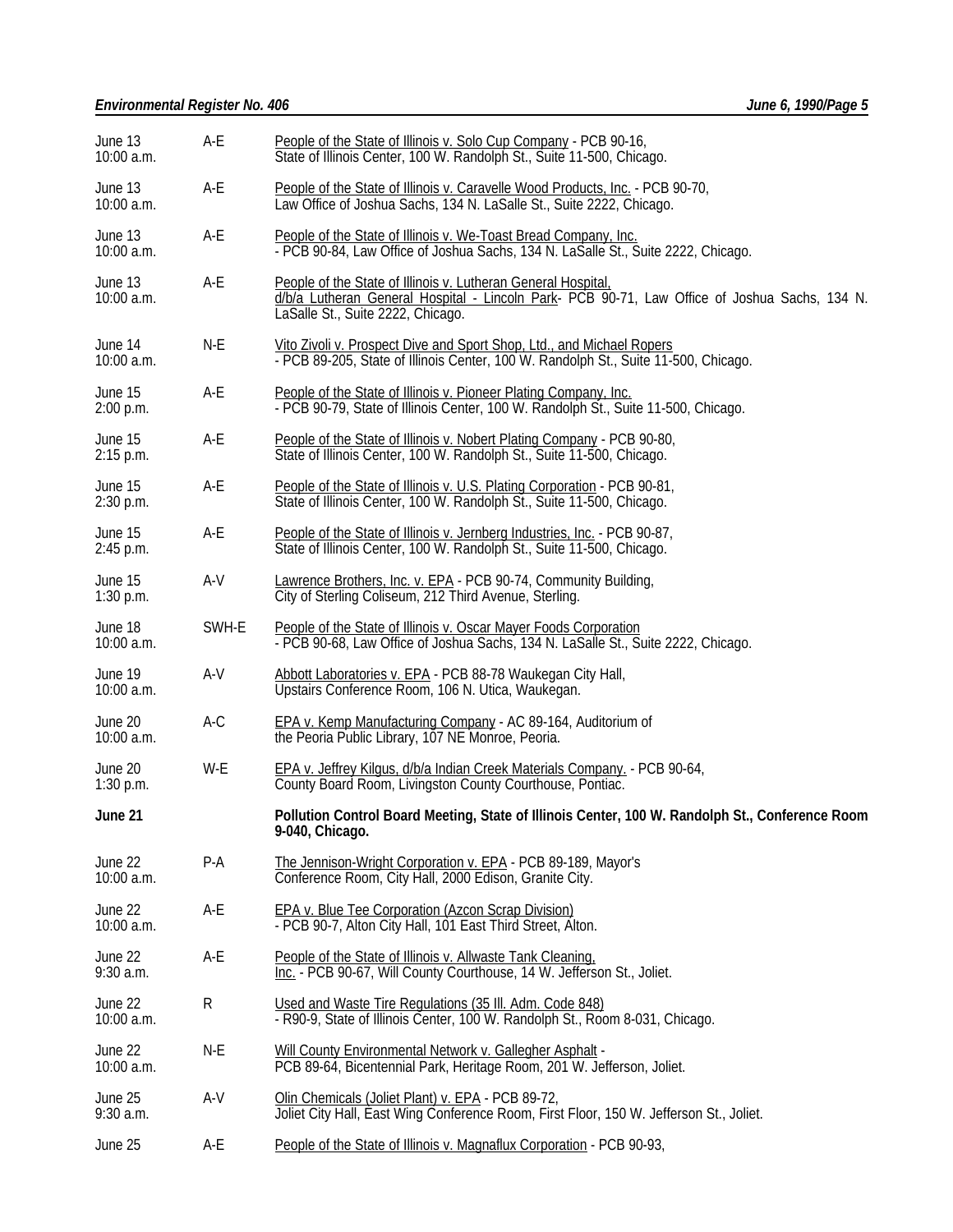# *Environmental Register No. 406 June 6, 1990/Page 6*

| $9:30$ a.m.             |              | State of Illinois Center, 100 W. Randolph St., Suite 11-500, Chicago.                                                                                                                                                                                                        |  |  |
|-------------------------|--------------|------------------------------------------------------------------------------------------------------------------------------------------------------------------------------------------------------------------------------------------------------------------------------|--|--|
| June 25<br>$9:00$ a.m.  | R            | Toxic Air Contaminants List (35 III. Adm. Code Part 232) - R90-1,<br>Council Chambers, Municipal Building, Seventh & Monroe Sts., Springfield.                                                                                                                               |  |  |
| June 26<br>$9:00$ a.m.  | $\mathsf{R}$ | Toxic Air Contaminants List (35 III. Adm. Code Part 232) - R90-1,<br>Council Chambers, Municipal Building, Seventh & Monroe Sts., Springfield.                                                                                                                               |  |  |
| June 26<br>$9:30$ a.m.  | A-E          | People of the State of Illinois v. Lennon Wallpaper Company<br>- PCB 90-92, Will County Courthouse, 14 W. Jefferson St., Joliet.                                                                                                                                             |  |  |
| June 26<br>10:00 a.m.   | R            | Proposed Amendemnts to Title 35, Subtitle F: Public Water Supplies,<br>Chapter I: Polution Control Board, Part 608 - R87-37, William Stratton Building, Monroe and College<br>Sts., Room C-1, Springfield.                                                                   |  |  |
| June 27<br>10:00 a.m.   | R            | Site-Specific Rule Change for Abbott Laboratories (Pharmaceuticals)<br>- R88-14, State of Illinois Center, 100 W. Randolph St., Suite 11-512, Chicago.                                                                                                                       |  |  |
| June 28<br>10:00 a.m.   | A-E          | People of the State of Illinois v. Cleveland Corporation - PCB 90-72,<br>Upstairs Conference Room, Waukegan City Hall, 106 N. Utica, Waukegan.                                                                                                                               |  |  |
| June 28<br>$10:30$ a.m. | R            | Site-Specific Rule Change for Abbott Laboratories (Pharmaceuticals) - R88-14,<br>Lake County Courthouse, 10th Floor Assembly Room, 18 North County Road, Waukegan.                                                                                                           |  |  |
| June 28<br>10:00 a.m.   | R            | Proposed Amendments to Title 35, Subtitle F Public Water Supplies, Chapter I:<br>Pollution Control Board, Part 608 - R87-37, State of Illinois Center, 100 W. Randolph St., Suite 9-040,<br>Chicago. (Will continue day-to-day thereafter so long as witnesses are present.) |  |  |
| July 2<br>$10:00$ a.m.  | A-E          | EPA v. Colwell/General, Inc. - PCB 89-180, State of Illinois<br>Center, 100 W. Randolph St., Suite 11-500, Chicago.                                                                                                                                                          |  |  |
| July 2<br>9:30 a.m.     | SWH-E        | EPA v. Fred Johnson, Herman L. Loeb, Johnson & Briggs Tank Truck Service,<br>a/k/a Johnson & Briggs Tank Truck & Heater Service - PCB 90-89, Edwards County Courthouse, 50<br>East Main Street, Albion.                                                                      |  |  |
|                         |              | Pollution Control Board Meeting, State of Illinois Center, 100 W. Randolph St., Conference Room                                                                                                                                                                              |  |  |
| July 6                  |              | 9-040, Chicago.                                                                                                                                                                                                                                                              |  |  |
| July 6<br>$1:00$ p.m.   | A-E          | People of the State of Illinois v. Material Service Corporation<br>- PCB 90-69, Danville City Council Chambers, 402 N. Hazel St., Danville.                                                                                                                                  |  |  |
| July 6<br>9:30a.m.      | $P-A$        | ESG Watts, Inc. v. EPA - PCB 90-95, County Board Room, Third<br>Floor, County Office Building, 1504 Third Avenue, Rock Island.                                                                                                                                               |  |  |
| July 9<br>$10:00$ a.m.  | $N-E$        | John Zarlenga and Jean Zarlenga v. Partnership Concepts,<br>Howard Edison, Bruce McClarien, Cove Development Company and Thomas O'Brien - PCB 89-169,<br>Wood Dale Public Library, 520 N. Wood Dale Rd., Wood Dale.                                                          |  |  |
| July 10<br>$9:30$ a.m.  | A-E          | People of the State of Illinois v. Crown Cork & Seal Company, Inc.<br>- PCB 89-159, Kankakee Detention Center, 400 E. Merchant, Kankakee.                                                                                                                                    |  |  |
| July 10<br>$10:00$ a.m. | $A-S$        | In the Matter of: Safety-Kleen Corporation Petition for<br>Adjusted Standard, 35 III. Adm. Code 720.131(c) - AS 89-5, State of Illinois Center, 100 W. Randolph<br>St., Suite 11-500, Chicago.                                                                               |  |  |
| July 11<br>$9:30$ a.m.  | A-E          | People of the State of Illinois v. Crown Cork & Seal Company, Inc.<br>- PCB 89-201, State of Illinois Center, 100 W. Randolph St., Suite 11-500, Chicago.                                                                                                                    |  |  |
| July 11<br>9:00a.m.     | W-E          | EPA v. City of East Moline - PCB 90-63,<br>County Board Room, Third Floor, County Office Building, 1504 Third Avenue, Rock Island.                                                                                                                                           |  |  |
| July 11<br>10:00 a.m.   | A-C          | EPA v. Raobert A. Sanvi - AC 89-296,<br>Council Chambers, City Hall, 304 W. Main St., Staunton.                                                                                                                                                                              |  |  |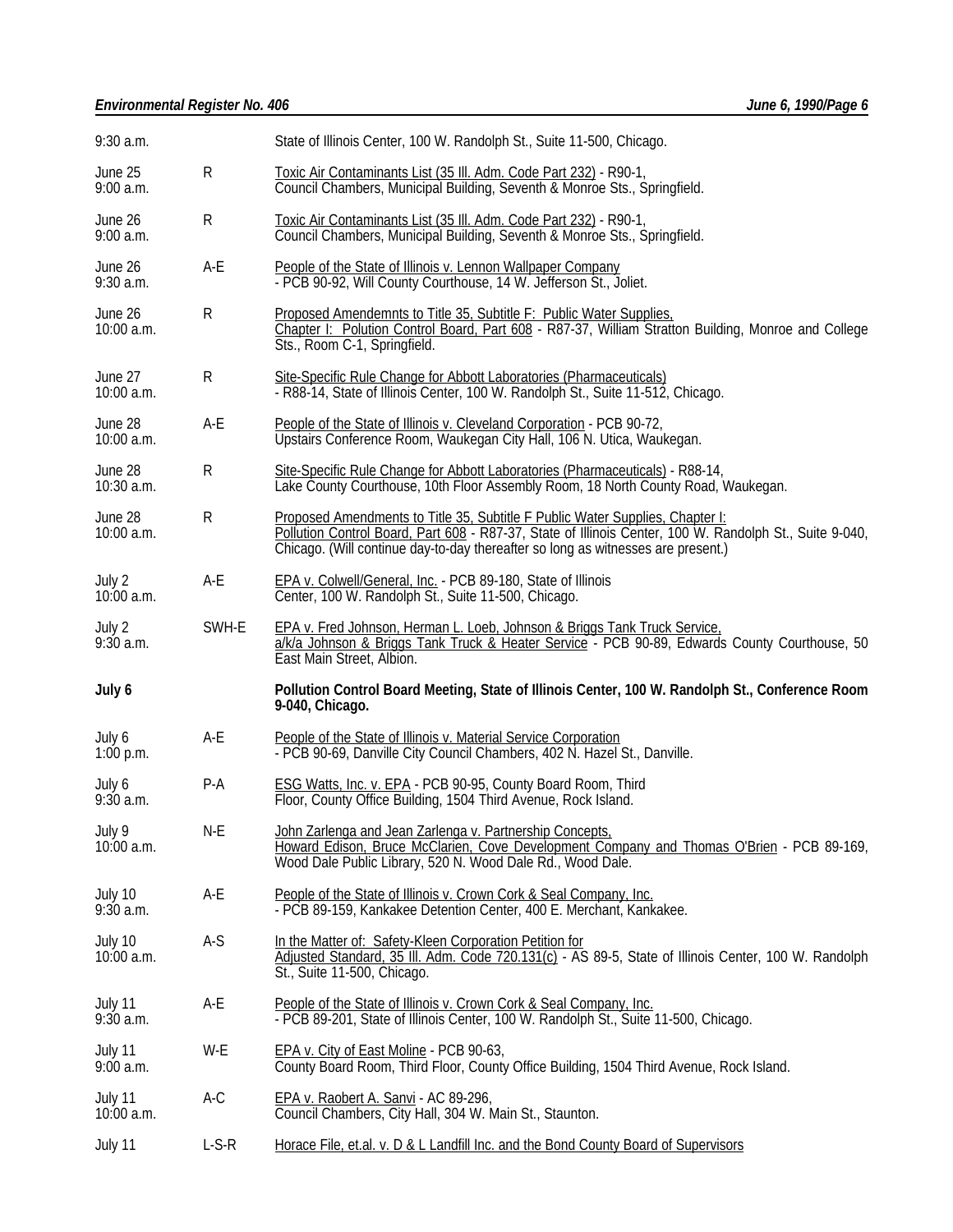# *Environmental Register No. 406 June 6, 1990/Page 7*

| 10:00 a.m.                      |           | - PCB 90-94, Bond County Courthouse, Main Courtroom, 200 W. College Avenue, Greenville.                                                                                        |  |  |  |
|---------------------------------|-----------|--------------------------------------------------------------------------------------------------------------------------------------------------------------------------------|--|--|--|
| July 13<br>$9:30$ a.m.          | P-A       | D & B Refuse Service, Inc. v. EPA - PCB<br>89-106, Grand Jury Room, Third Floor, Moultrie County Courthouse, Sullivan.                                                         |  |  |  |
| July 13<br>$10:00$ a.m.         | A-E       | <b>EPA v. Decor Gravure Corporation - PCB 89-155, State of</b><br>Illinois Center, 100 W. Randolph St., Suite 11-500, Chicago.                                                 |  |  |  |
| July 17<br>$10:00$ a.m.         | $P-A$     | The Grigoleit Company v. EPA - PCB 89-184, Macon County<br>Building, Board of Supervisors Room, 253 E. Wood St., Decatur.                                                      |  |  |  |
| July 18<br>9:00 a.m.            | P-A       | The Grigoleit Company v. EPA - PCB 89-184, Macon County<br>Building, Board of Supervisors Room, 253 E. Wood St., Decatur.                                                      |  |  |  |
| July 19<br>$9:00$ a.m.          | $P-A$     | The Grigoleit Company v. EPA - PCB 89-184, Macon County<br>Building, Board of Supervisors Room, 253 E. Wood St., Decatur.                                                      |  |  |  |
| July 19                         |           | Pollution Control Board Meeting, State of Illinois Center, 100 W. Randolph St., Conference Room<br>9-040, Chicago.                                                             |  |  |  |
| July 20<br>$9:30$ a.m.          | W-E       | People of the State of Illinois v. Hillview Farm Fertilizers, Inc. and Arnold May<br>- PCB 86-210, McHenry County Courthouse, 2200 N. Seminary Ave., Room 203, Woodstock.      |  |  |  |
| July 25<br>$9:30$ a.m.          | P-A       | Stepan Company v. EPA - PCB 90-42, Will<br>County Courthouse, 14 W. Jefferson St., Joliet.                                                                                     |  |  |  |
| July 26<br>$10:00$ a.m.         | A-E       | People of the State of Illinois v. General Electric Corporation<br>- PCB 90-91, Chamber of Commerce Building, 127 E. Lincoln Highway, DeKalb.                                  |  |  |  |
| July 27<br>9:00a.m.             | A-C       | EPA v. Omer Thomas - AC 89-215, Court Room<br>B, Shelby County Courthouse, Shelbyville.                                                                                        |  |  |  |
| July 31<br>$10:00$ a.m.         | A-C       | EPA v. James Gilmer - EPA v. Archer-Daniels (consolidated) - AC 89-289<br>- AC 89-290, Douglas County Courthouse, County Board Room, 401 S. Center St., Tuscola.               |  |  |  |
| A-E<br>August 2<br>$10:00$ a.m. |           | People of the State of Illinois v. Aggrecon Corporation<br>- PCB 90-98, Mt. Carroll City Hall, 302 N. Main St., Mt. Carroll.                                                   |  |  |  |
| August 9                        |           | Pollution Control Board Meeting, State of Illinois Center, 100 W. Randolph St., Conference Room<br>9-031, Chicago.                                                             |  |  |  |
| August 14<br>9:00a.m.           | R         | Amendments to Agriculture Related Pollution (35 III. Adm. Code 501)<br>- R90-7, DeKalb County Farm Bureau, Upper Auditorium, 315 North 6th St., DeKalb.                        |  |  |  |
| August 20<br>$9:00$ a.m.        | R         | Amendments to Agriculture Related Pollution (35 Ill. Adm. Code 501)<br>- R90-7, Effingham County Extension Center, Lower Level Auditorium, 1209 N. Wenthe Drive,<br>Effingham. |  |  |  |
| August 21<br>9:00a.m.           | ${\sf R}$ | Amendments to Agriculture Related Pollution (35 III. Adm. Code 501)<br>- R90-7, John A. Logan Community College, O'Neil Auditorium, Carterville.                               |  |  |  |
| August 23<br>$9:00$ a.m.        | R         | Amendments to Agriculture Related Pollution (35 III. Adm. Code 501)<br>- R90-7, Morgan County Extension Service Office, 104 N. Westgate Ave., Jacksonville.                    |  |  |  |
| August 24<br>9:00a.m.           | R         | Amendments to Agriculture Related Pollution (35 III. Adm. Code 501)<br>- R90-7, Knox AgriCenter, Room 105, 180 S. Soangetaha St., Galesburg.                                   |  |  |  |
| August 28<br>$10:00$ a.m.       | $P-A$     | Jefferson Smurfit Corporation v. EPA -PCB 88-175, Council<br>Chambers, Alton City Hall, 101 East Third Street, Alton.                                                          |  |  |  |
| August 30                       |           | Pollution Control Board Meeting, State of Illinois Center, 100 W. Randolph St., Conference Room<br>9-040, Chicago.                                                             |  |  |  |
| September 4<br>10:00 a.m.       | $P-A$     | Rock-Ola Manufacturing Corporation v. EPA<br>PCB 90-24, State of Illinois Center, 100 W. Randolph St., Suite 11-500, Chicago.                                                  |  |  |  |